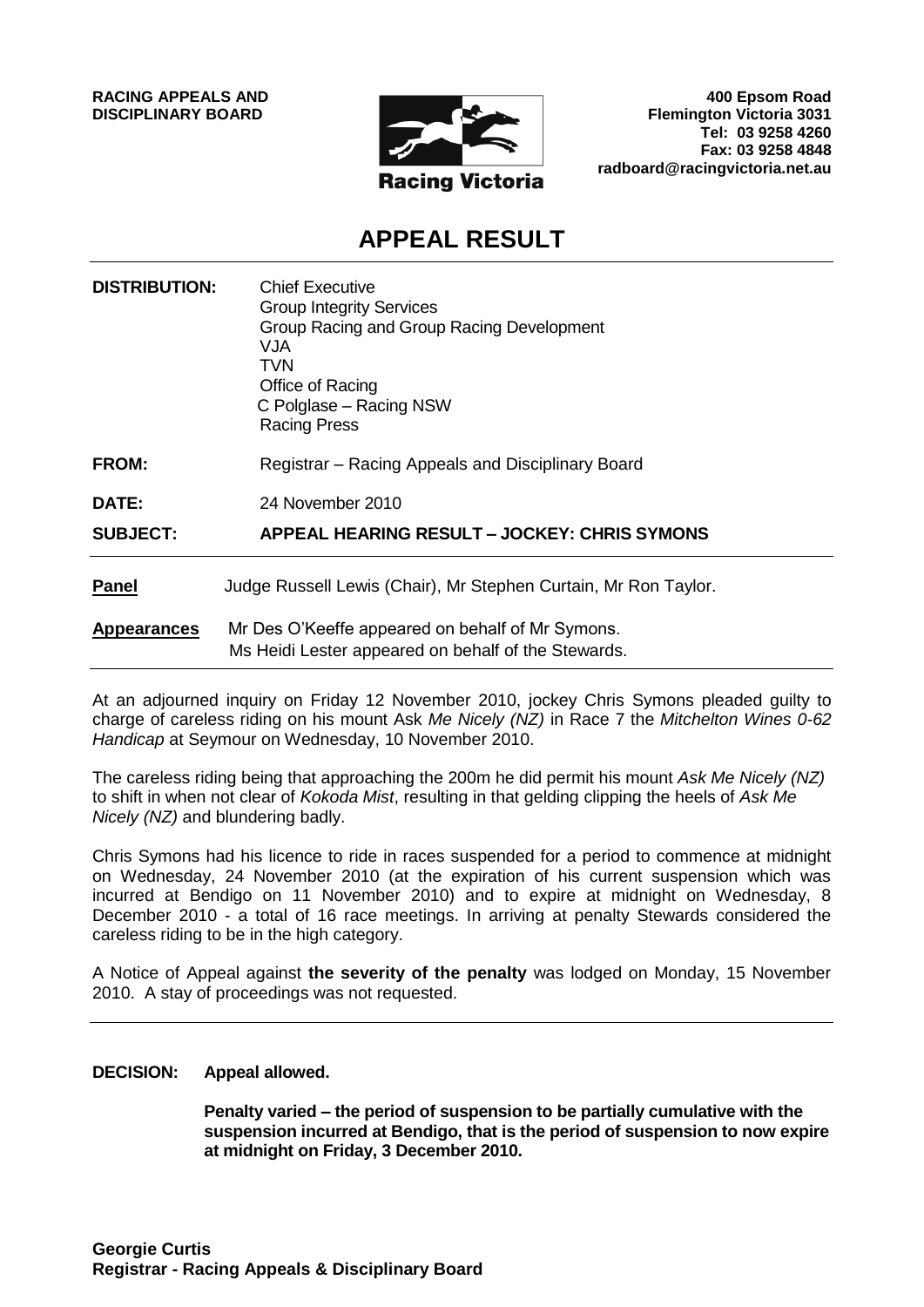# **TRANSCRIPT OF**

## **PROCEEDINGS**

### **RACING APPEALS AND DISCIPLINARY BOARD**

\_\_\_\_\_\_\_\_\_\_\_\_\_\_\_\_\_\_\_\_\_\_\_\_\_\_\_\_\_\_\_\_\_\_\_\_\_\_\_\_\_\_\_\_\_\_\_\_\_\_\_\_\_\_\_\_\_\_\_\_\_\_\_

**HIS HONOUR JUDGE R.P.L. LEWIS, Chairman MR S. CURTAIN MR R. TAYLOR**

#### **EXTRACT OF PROCEEDINGS**

**DECISION**

#### **IN THE MATTER OF THE MITCHELTON WINES 0-62 HANDICAP OVER 1300 METRES AT SEYMOUR ON 10 NOVEMBER 2010**

**JOCKEY: CHRIS SYMONS**

#### **MELBOURNE**

#### **WEDNESDAY, 24 NOVEMBER 2010**

MS H. LESTER appeared on behalf of the RVL Stewards

MR D. O'KEEFFE appeared on behalf of the Appellant